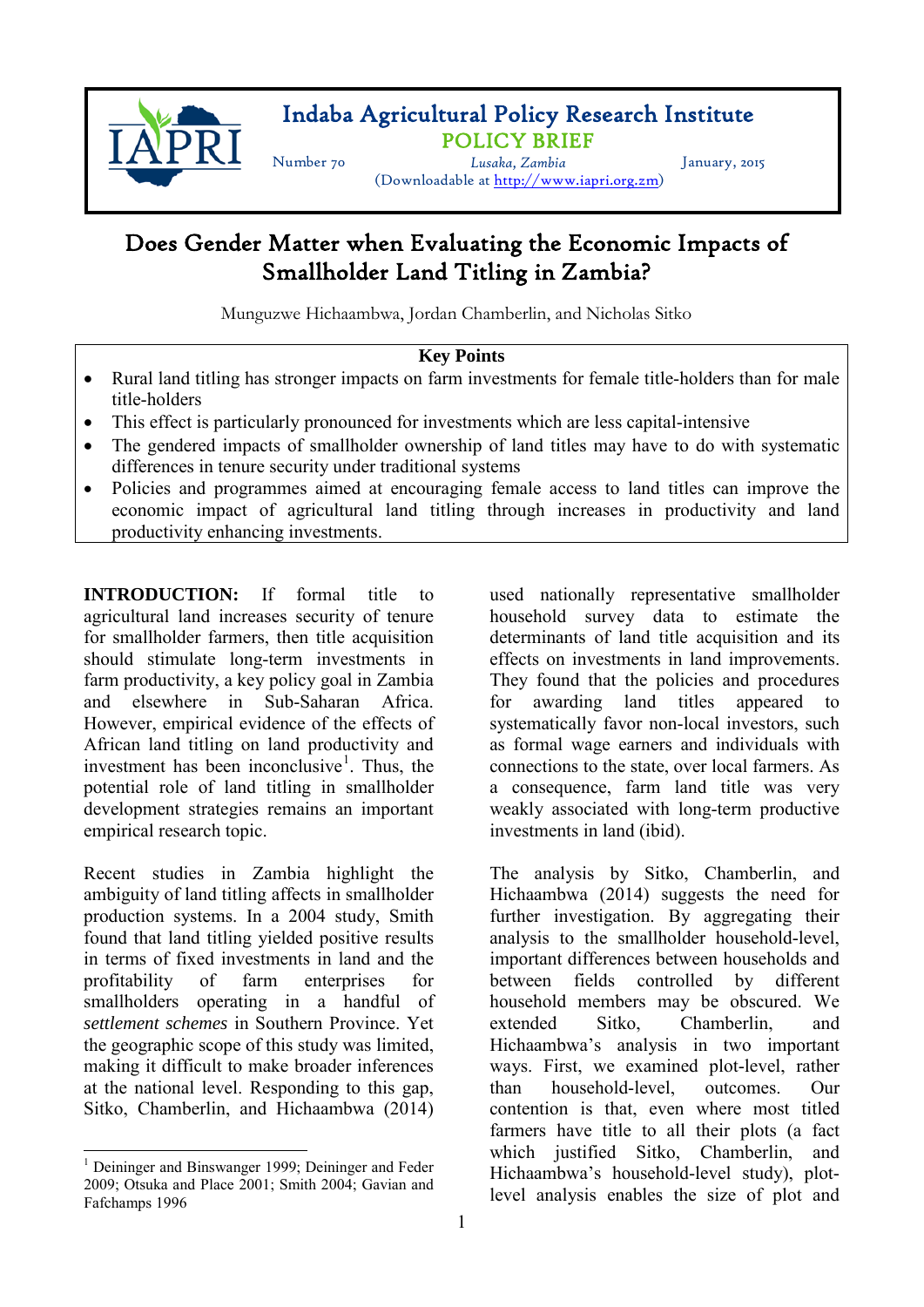gender of primary plot-level decision maker, controls that help clarify analytical results. Secondly, we explicitly test for gendered differences in titling impacts, through the incorporation of interaction terms in our econometric work. This approach is motivated by the fact that females in customary systems in Zambia have land rights which are structurally more insecure and limited than those of males (Sitko 2010; Davison 1988; Shipton and Goheen 1992).

**DATA AND METHODS:** This study uses nationally representative household survey data from the Rural Agricultural Livelihoods Survey, carried out in 2012 by the Indaba Agricultural Policy Research Institute in collaboration with the Central Statistical Office and the Ministry of Agriculture and Livestock in Zambia. A total of 8,839 households were surveyed in 442 Standard Enumeration Areas in all districts of the country. The sample was designed to be representative of the rural farm households cultivating less than 20 ha of land for farming and/or livestock production. The survey asked the respondent to recall events primarily for the 2010/2011 production and marketing seasons (May 2011 to April 2012).

We use econometric methods to investigate the determinants of title acquisition, as well as the role of title possession in a variety of landproductivity investment decisions. The investments we consider are irrigation, erosion control structures (such as bunds and terraces), agroforestry, and inorganic fertilizer application. In order to properly capture the factors that determine land title-possession in the investment models, observed proxy variables for unobserved ability, human capital, and non-local social capital through blood relation with the chief and/or headman, status as local vs immigrant household, and wage income from civil service employment were used to control for unobserved characteristics associated with both title possession and investment propensities. The analysis is conducted at the plot level to allow for better controls over land quality and management factors. Gender is measured in

two ways: first, the sex of household head and second, the gender of the primary decision maker for the plot.

**RESULTS:** Within male headed households, women do exercise some autonomous control over land, but at a fairly low rate. Only about 10% of plots in male-headed households are controlled by women, compared to nearly 100% in female-headed households.

With regard to land title ownership, the results show that smallholder land title holders in Zambia are more educated, have assets that are more productive, are less likely to have blood kinship with the chief and are more likely to be immigrants. However, the sex of the household head does not have a significant effect on whether a household acquires land titles or not. This suggests that smallholder access to land title is conditioned more by socio-economic status accrued through differences in gender than gender per se. These differences are as follows:

- $\checkmark$  Slightly more than 10% of male and female headed households hold title to land. Female headed are more likely to obtain title in former customary rather than in State lands.
- $\checkmark$  Female heads owning title are less likely than their male counterparts to have land obtained from the chief (14% compared to 19%), and more likely to have acquired their land from private actors (31% compared to 25%). This suggests that female-heads are more likely to use market mechanisms to acquire titled land than men. This land is likely to have been titled prior to the sale. Conversely, male title holders more frequently rely on acquisitions from customary authorities, which they presumably transfer to title after they have acquired it from the chief. Cultural norms may limit women's ability to negotiate directly for land with traditional authorities, thus making them more reliant on market mechanisms that tend to be less culturally embedded.
- $\checkmark$  With regard to making land productivity investments:
	- o Women with land titles are more likely than the average farmer to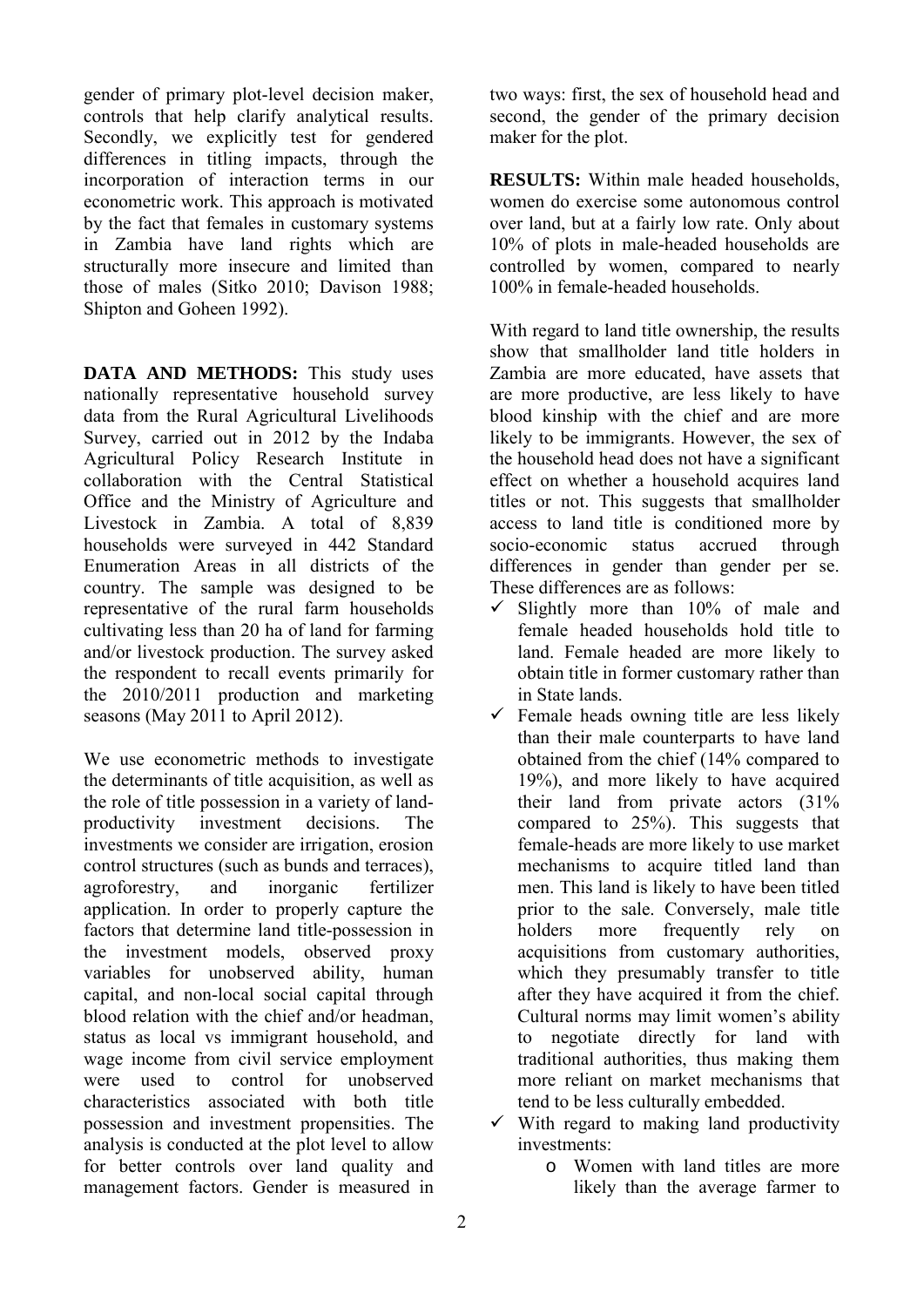make capital intensive investments, such as in inorganic fertilizer and irrigation. However, men with land titles are more likely to make these same sorts of investments than women with land titles, though the effect is statistically insignificant.

- o Women with land titles are statistically more likely to invest in labor intensive land improvements, such as erosion control than the average farmer and even men land title owners.
- o Differences in the proportion and types of investment women land title holders and the average farmer in the full sample, as well as relative to men title holders, are important. These differences suggest that women with land titles are more willing and able to make investments in their land than non-title holders, however capital constraints among this group appears to structure the types of investments they make.

**DISCUSSION AND CONCLUSIONS:** To the extent that Zambia's system for converting land from customary to statutory tenure is meant to encourage productive, rather than speculative land uses, the participation of female-headed households appears to be important. We find strong evidence of genderspecific impacts of titling on land investments. In particular, while female-headed households are less likely to make investments than maleheaded households in the full sample, female title holders are significantly *more* likely to make investments than male title holders for erosion control structures and inorganic fertilizer application. In other words, relative to men with title to their land, women with titles are more likely to engage in investments to enhance the productivity of their land in these key areas.

Given the lack of use of land title for collateral, the incentives to make these land investments is likely to have occurred through enhanced land security provided by land titles. The gendered differences in titling effects on

3

investments suggest that while land security under customary administration may not be a binding constraint to investment for men, it is a constraint to women. Thus, to achieve greater agricultural productivity gains from land titling, policy makers in Zambia should pay particular attention to supporting women's abilities to acquire title.

A recent global meta-analysis of the productivity effects of tenure formalization interventions found strong regional differences, with productivity impacts decidedly smaller in sub-Saharan Africa than elsewhere (Lawry et al. 2014). The authors of this study surmise that "to the extent that customary tenure provides adequate levels of security to land holders in sub-Saharan Africa, it is similarly not surprising that the productivity gains resulting from titling would be neutral or only modestly positive in that region", a phenomenon they refer to as "the Africa effect." Our own analysis suggests that such an un-gendered assessment may be missing an important dimension of land security within the regions' customary systems. For women, and potentially other marginalized groups, customary systems of land administration may not be as secure as this Africa-wide narrative suggests. For populations with weaker control over land within customary systems, institutional arrangements that enhance their ability to alienate land through titling systems are critical for enabling increased investments in land.

In Zambia, female-headed households currently constitute a minority of title-holders, a proportion which is slightly smaller than their share in the agricultural population as a whole. Our analysis suggests that to improve the effectiveness of land titles at enhancing productive investments this imbalance must be redressed. Policy makers must seek to lower the transaction costs and bureaucratic complexity of acquiring title to land, particularly by female-headed households. This could occur through campaigns targeting female land holders on the processes for acquiring title, or through loan facilities to support women's acquisition of titled land.